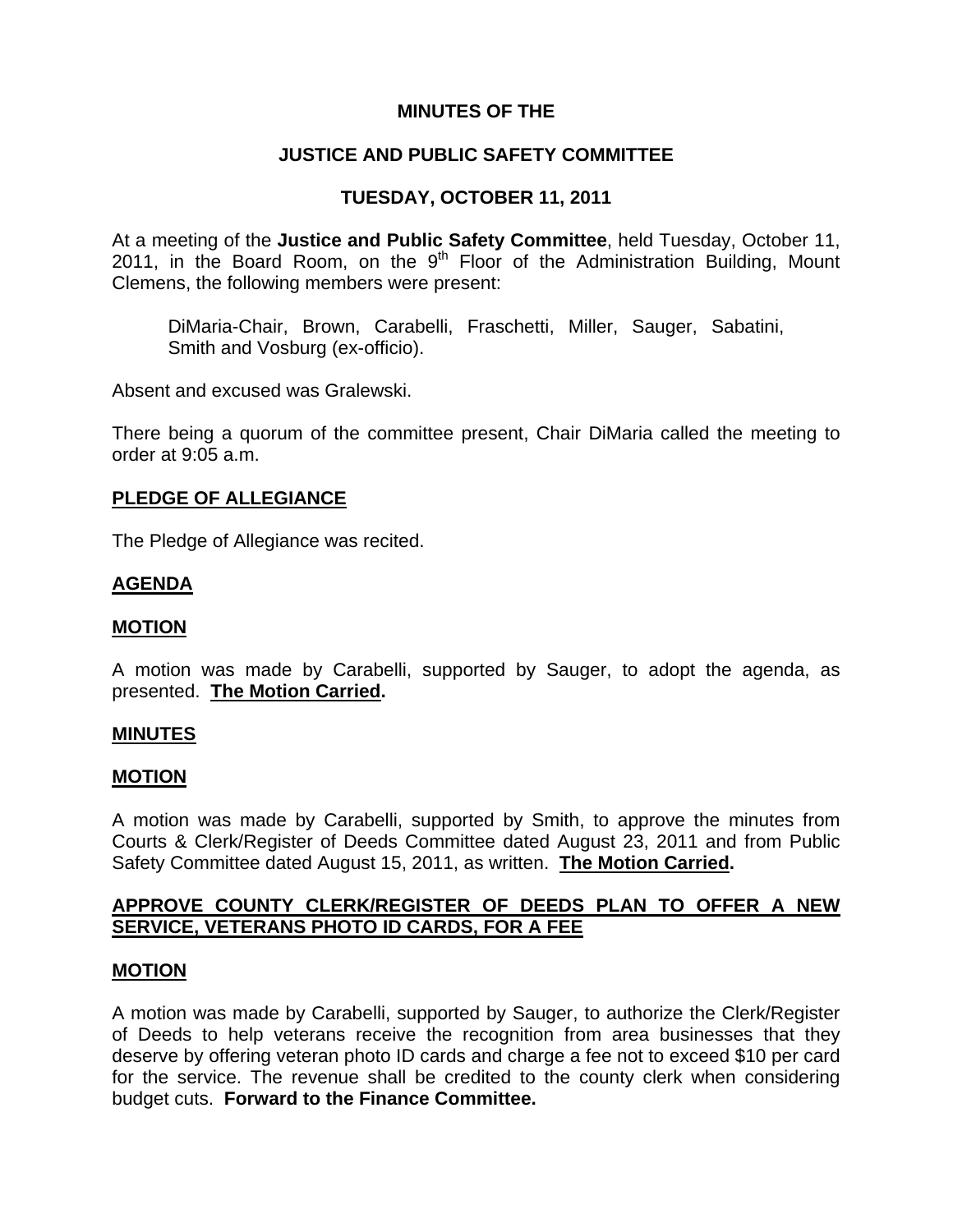Carmella Sabaugh introduced veteran Fred Humig and Kermit Harris, Director of the Veterans' Services Department, who were in attendance.

Fred Humig explained why he proposed this idea to the County Clerk's Office.

Kermit Harris applauded Carmella Sabaugh for offering this new service to veterans. His office receives numerous requests on a weekly basis. On behalf of the Veterans' Services Commission, he asked that this request be approved.

Carmella Sabaugh passed around a sample of the Veteran's Identification Card.

The following commissioners spoke: Miller, Sauger and Vosburg.

Chair DiMaria called for a vote on the motion and **The Motion Carried.** 

## **APPROVE COUNTY CLERK/REGISTER OF DEEDS REAL ESTATE "SUPER INDEX" CONSUMER PROTECTION SYSTEM TO MORE EASILY DETECT POTENTIAL FRAUD**

Present were Carmella Sabaugh, Todd Schmitz, Betty Oleksik, Crystal Brenner, and Richard Strobl.

Crystal Brenner gave a PowerPoint slide presentation which covered the following key topics: Register of Deeds, types of recordings, and first to develop online entry book.

Carmella Sabaugh showed a 14-minute segment that was televised on 60 Minutes: "The next housing shock."

Crystal Brenner continued on with the slide presentation that consisted of the following key topics: Macomb County foreclosures, automation fund, current search screen, super index search, name search and results sorted by relevancy, Fifth Amendment, and building for the future.

Carmella Sabaugh gave an overview of her request.

Todd Schmitz overviewed the function and enhanced search capabilities of having a "super index."

The following commissioners spoke: Vosburg, Fraschetti, Carabelli, Brown, Smith, DiMaria, Miller, Sabatini and Sauger.

## **MOTION**

A motion was made by Smith, supported by Miller, to consent to the Clerk/Register of Deeds recommendation to implement an enhanced search real estate "super index"